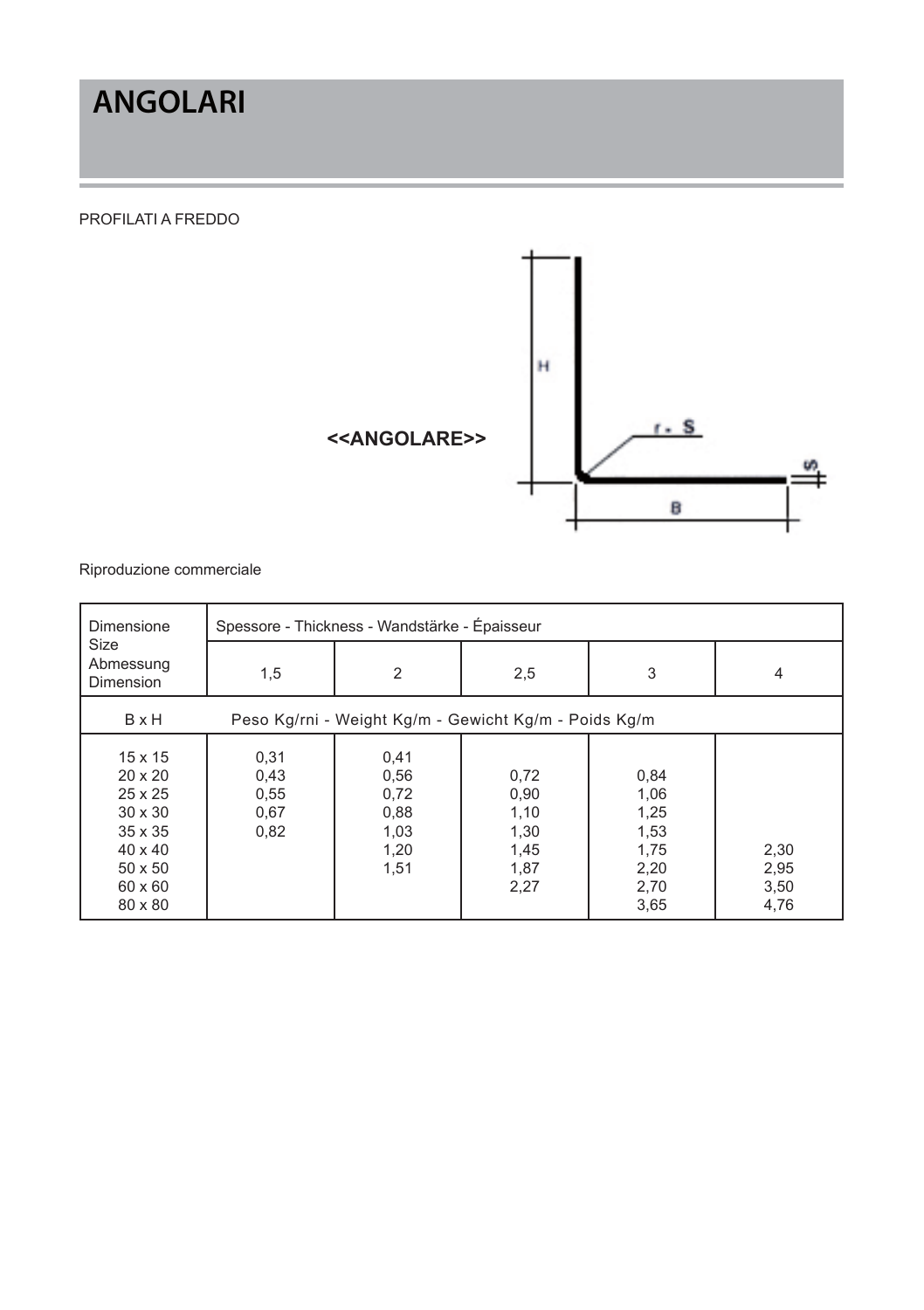# **"U" A LATI UGUALI**

PROFILATI A FREDDO



| Dimensione                                                                                                                                                                                                                                               | Spessore - Thickness - Wandstärke - Épaisseur        |                                                                              |                                                      |                                                              |                              |  |  |
|----------------------------------------------------------------------------------------------------------------------------------------------------------------------------------------------------------------------------------------------------------|------------------------------------------------------|------------------------------------------------------------------------------|------------------------------------------------------|--------------------------------------------------------------|------------------------------|--|--|
| Size<br>Abmessung<br>Dimension                                                                                                                                                                                                                           | 1,5                                                  | 2                                                                            | 2,5                                                  | 3                                                            | 4                            |  |  |
| <b>B</b> xHxH                                                                                                                                                                                                                                            |                                                      | Peso Kg/rni - Weight Kg/m - Gewicht Kg/m - Poids Kg/m                        |                                                      |                                                              |                              |  |  |
| $10 \times 10 \times 10$<br>15 x 15 x 15<br>$20 \times 20 \times 20$<br>25 x 25 x 25<br>$30 \times 30 \times 30$<br>35 x 35 x 35<br>$40 \times 40 \times 40$<br>45 x 45 x 45<br>$50 \times 50 \times 50$<br>60 x 60 x 60<br>70 x 70 x 70<br>80 x 80 x 80 | 0,29<br>0,47<br>0,65<br>0.83<br>1,00<br>1,19<br>1,37 | 0,59<br>0,83<br>1,07<br>0,94<br>1,31<br>1,55<br>1,79<br>2,07<br>2,28<br>2,76 | 1,30<br>1,60<br>1,90<br>2,20<br>2,50<br>2,80<br>3,40 | 1,87<br>2,23<br>2,59<br>2,95<br>3,31<br>4,04<br>4,76<br>5,48 | 4,29<br>5,25<br>6,21<br>7,11 |  |  |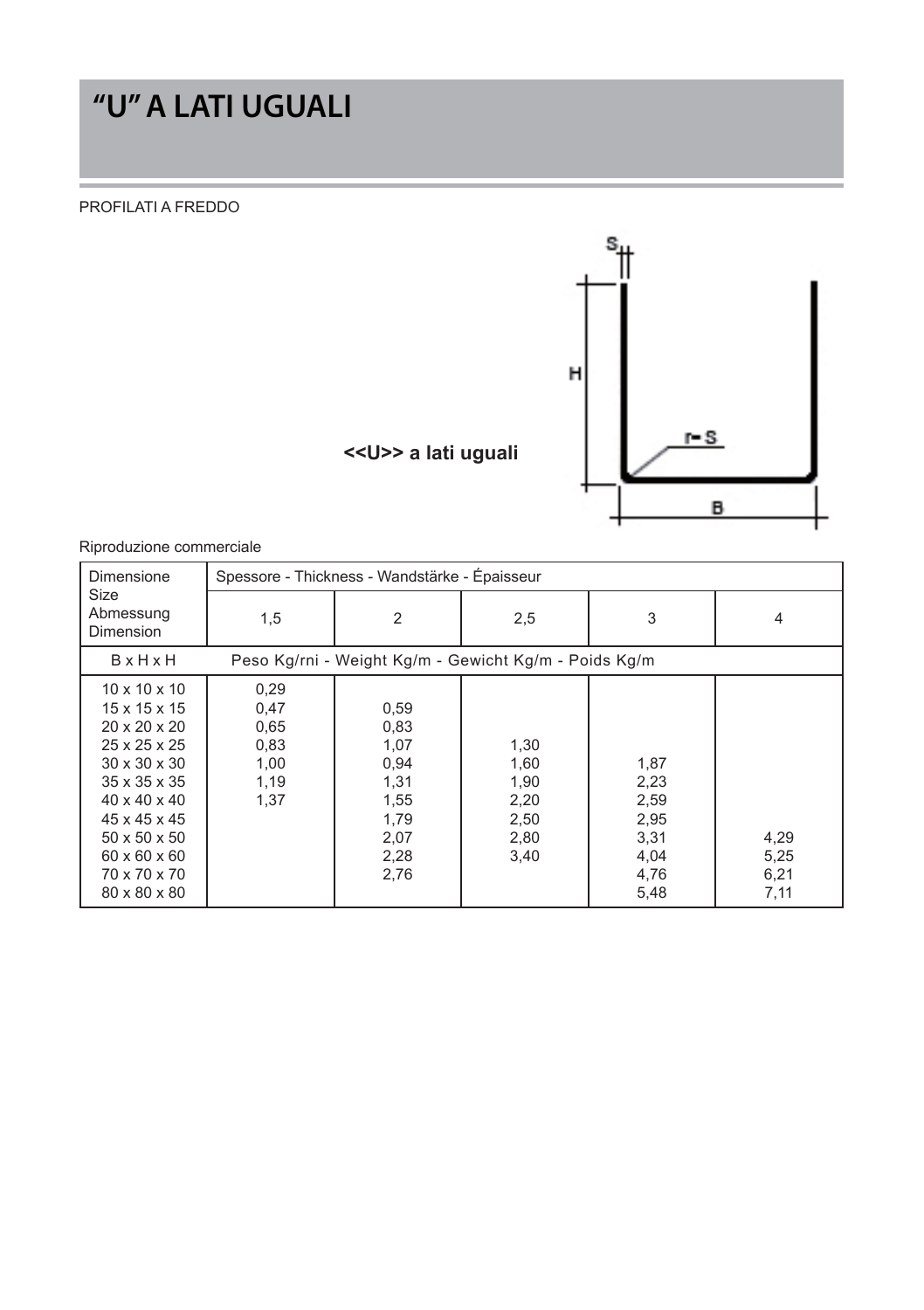## **"U" A LATI UGUALI**

#### PROFILATI A FREDDO



| Dimensione                                                                                                                                                                                                                                                                       | Spessore - Thickness - Wandstärke - Épaisseur                                                            |                                                                               |                                                             |                                                    |                         |  |  |
|----------------------------------------------------------------------------------------------------------------------------------------------------------------------------------------------------------------------------------------------------------------------------------|----------------------------------------------------------------------------------------------------------|-------------------------------------------------------------------------------|-------------------------------------------------------------|----------------------------------------------------|-------------------------|--|--|
| Size<br>Abmessung<br>Dimension                                                                                                                                                                                                                                                   | 1,5                                                                                                      | 2                                                                             | 2,5                                                         | 3                                                  | 4                       |  |  |
| <b>B</b> xHxH                                                                                                                                                                                                                                                                    |                                                                                                          | Peso Kg/rni - Weight Kg/m - Gewicht Kg/m - Poids Kg/m                         |                                                             |                                                    |                         |  |  |
| $15x$ 8 x 15<br>$10 \times 15 \times 10$<br>20 x 10 x 20<br>$10 \times 20 \times 10$<br>15 x 30 x 15<br>$20 \times 30 \times 20$<br>$20 \times 40 \times 20$<br>$30 \times 40 \times 30$<br>$20 \times 50 \times 20$<br>25 x 50 x 25<br>$30 \times 50 \times 30$<br>40 x 50 x 40 | 0,380<br>0.348<br>0,528<br>0.408<br>0.640<br>0.770<br>0.890<br>1,120<br>1.000<br>1.120<br>1,250<br>1.490 | 0,512<br>0,850<br>1,220<br>1.160<br>1,470<br>1.330<br>1,470<br>1,630<br>1.950 | 1,430<br>1,420<br>1,810<br>1,650<br>1.800<br>2,000<br>2.400 | 1,670<br>2,140<br>1,960<br>2.110<br>2,350<br>2,830 | 2.690<br>3,000<br>3,650 |  |  |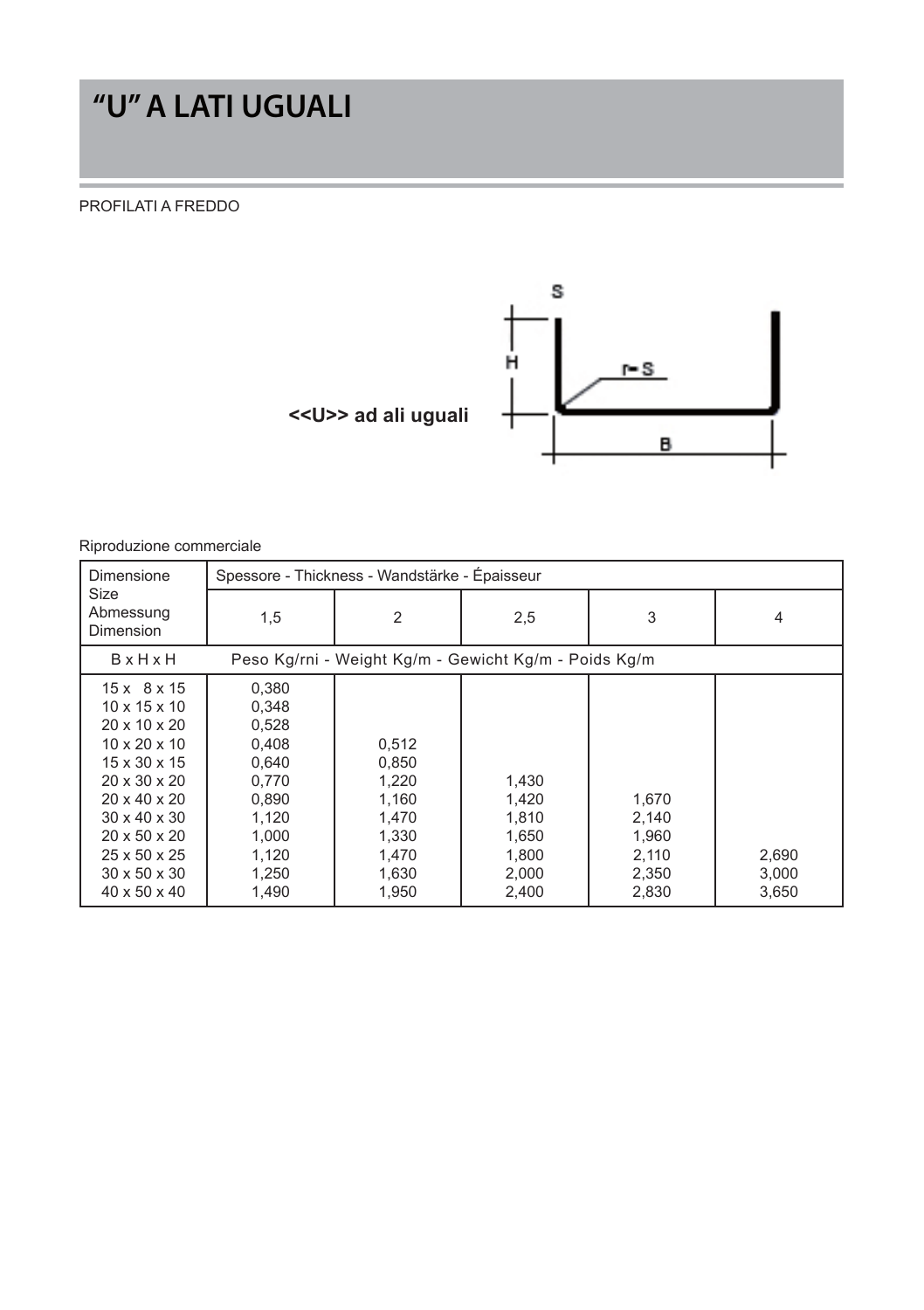# **"U" A LATI UGUALI**

PROFILATI A FREDDO



#### Riproduzione commerciale

| Dimensione                                                                                                                                                                                             | Spessore - Thickness - Wandstärke - Épaisseur |                                                             |                                                             |                                                                                        |                                                                                          |  |  |
|--------------------------------------------------------------------------------------------------------------------------------------------------------------------------------------------------------|-----------------------------------------------|-------------------------------------------------------------|-------------------------------------------------------------|----------------------------------------------------------------------------------------|------------------------------------------------------------------------------------------|--|--|
| Size<br>Abmessung<br>Dimension                                                                                                                                                                         | 1,5                                           | 2                                                           | 2,5                                                         | 3                                                                                      | 4                                                                                        |  |  |
| <b>B</b> x H x H                                                                                                                                                                                       |                                               |                                                             | Peso Kg/rni - Weight Kg/m - Gewicht Kg/m - Poids Kg/m       |                                                                                        |                                                                                          |  |  |
| $30 \times 60 \times 30$<br>$40 \times 60 \times 40$<br>35 x 70 x 35<br>$40 \times 80 \times 40$<br>50 x 100 x 50<br>60 x 120 x 60<br>60 x 140 x 60<br>65 x 162 x 65<br>80 x 180 x 80<br>80 x 200 x 80 |                                               | 1.790<br>2.110<br>2,110<br>2.430<br>3.070<br>3.710<br>4.060 | 2,200<br>2.600<br>2.600<br>3.000<br>3.800<br>4,600<br>5.000 | 2,610<br>3.070<br>3.070<br>3,550<br>4.510<br>5.470<br>5,950<br>6,550<br>7,790<br>8,200 | 3,390<br>3.970<br>3.970<br>4.600<br>5.890<br>7.170<br>7.800<br>8,610<br>10,300<br>10.810 |  |  |

 **<<U>> ad ali uguali**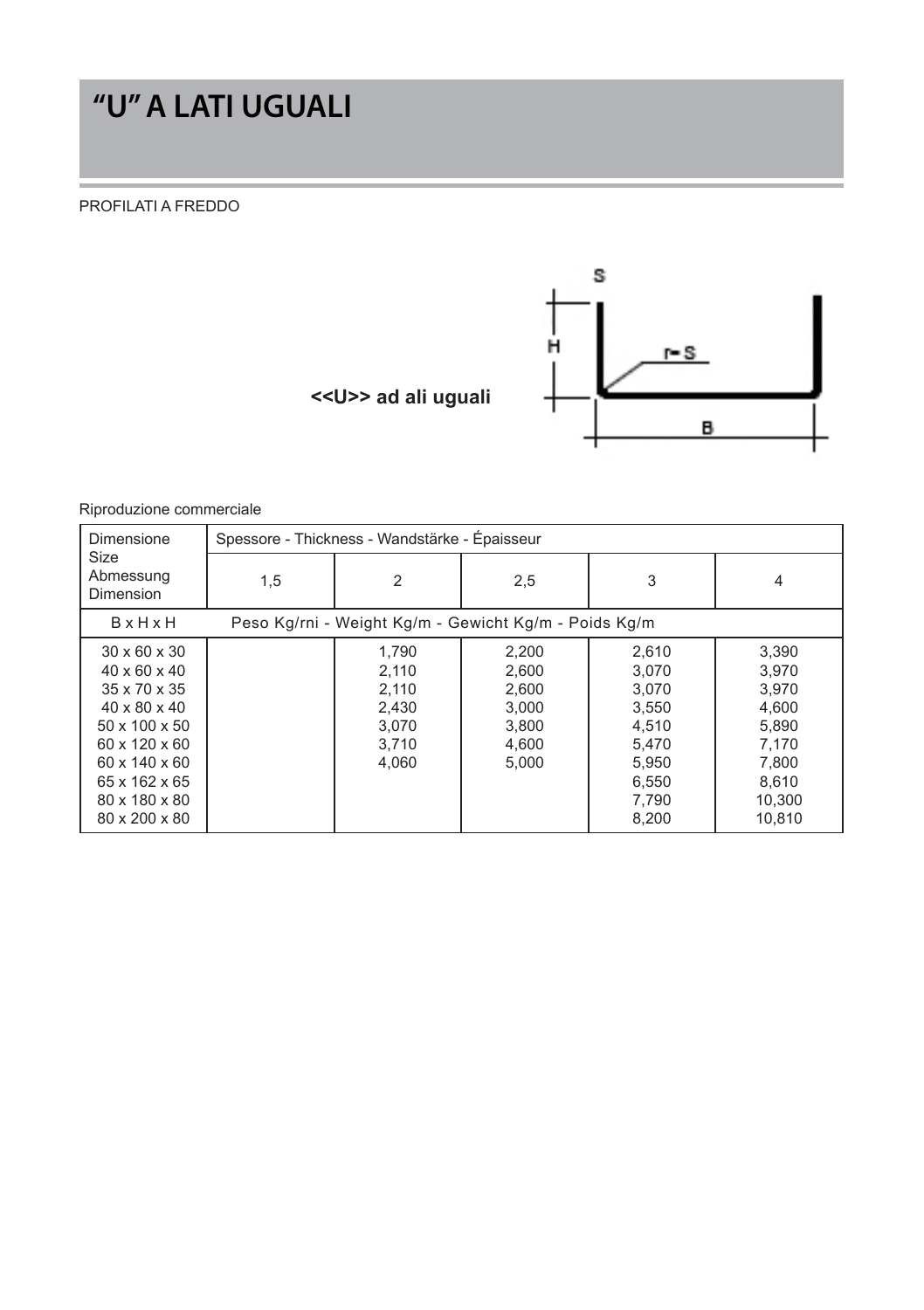## **ELLE**

PROFILATI A FREDDO



| Dimensione                                                                                                                                              | Spessore - Thickness - Wandstärke - Épaisseur |                                                              |                                                       |                                                              |              |  |
|---------------------------------------------------------------------------------------------------------------------------------------------------------|-----------------------------------------------|--------------------------------------------------------------|-------------------------------------------------------|--------------------------------------------------------------|--------------|--|
| Size<br>Abmessung<br>Dimension                                                                                                                          | 1,5                                           | $\overline{2}$                                               | 2,5                                                   | 3                                                            | 4            |  |
| <b>B</b> x H                                                                                                                                            |                                               |                                                              | Peso Kg/rni - Weight Kg/m - Gewicht Kg/m - Poids Kg/m |                                                              |              |  |
| $12 \times 25$<br>$15 \times 30$<br>$20 \times 30$<br>$20 \times 40$<br>$30 \times 40$<br>$30 \times 50$<br>$30 \times 60$<br>$40 \times 60$<br>40 x 80 | 0.42<br>0,51<br>0,56<br>0,68<br>0,80          | 0,55<br>0,66<br>0,77<br>0,94<br>1,06<br>1,22<br>1,46<br>1,53 | 0,83<br>0,93<br>1,14<br>1,32<br>1,52<br>1,72<br>1,90  | 0,99<br>1,10<br>1,34<br>1,56<br>1,81<br>2,04<br>2,25<br>2,75 | 2,94<br>3,64 |  |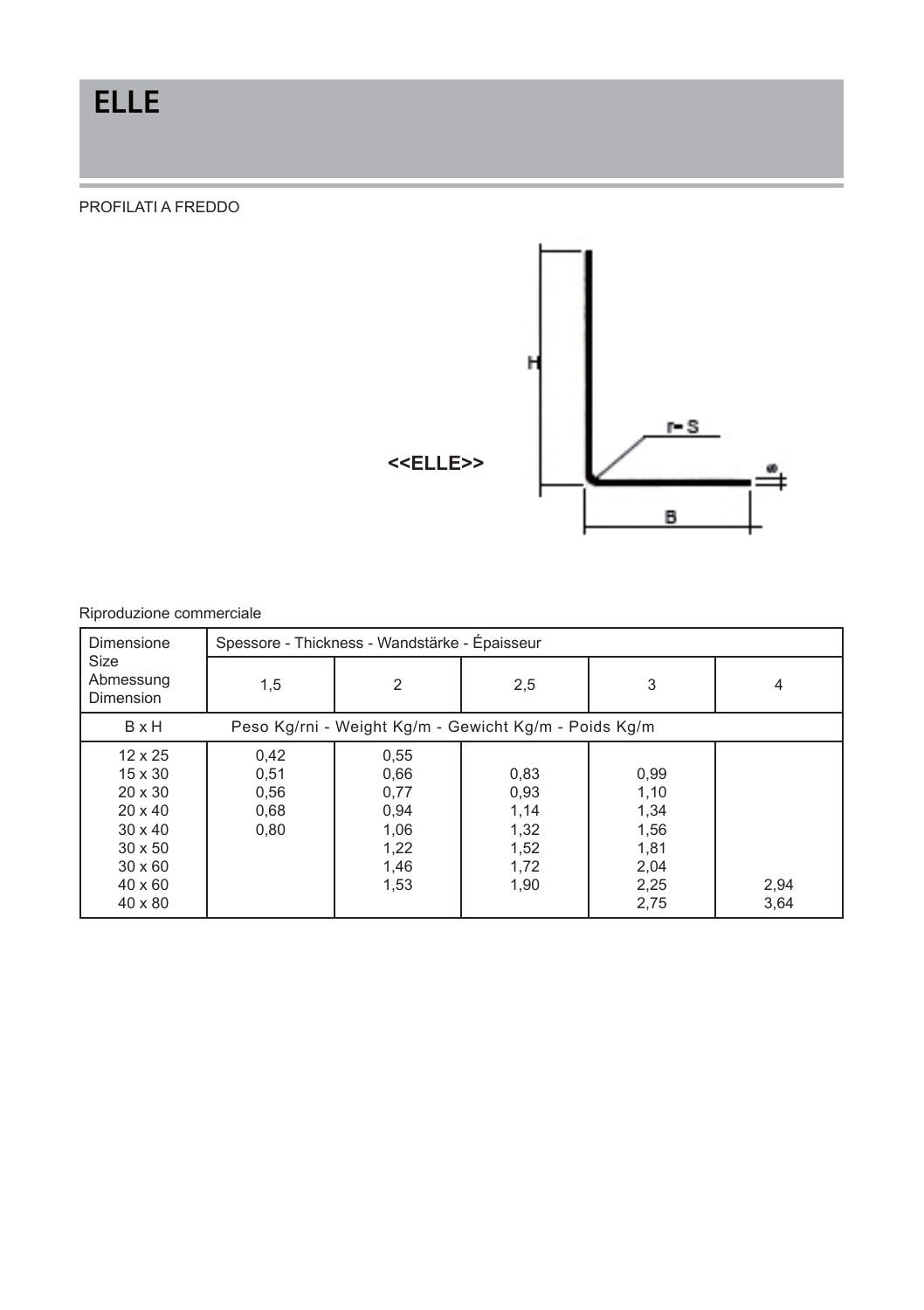

#### **MONOROTAIE**

| Codice                | <b>Dimensioni</b><br>AxH | <b>Spessore</b><br>mm | Peso<br>Kg/ml. | <b>Materiale</b> |
|-----------------------|--------------------------|-----------------------|----------------|------------------|
| MR3 piccola           | $34 \times 40$           |                       | 1,67           | Nero             |
| MR <sub>2</sub> media | 42 x 56                  | 2.5                   | 3,15           | decapato         |
| MR1 grande            | 58 x 66                  |                       | 4.95           | zincato          |



### **FERMAVETRO A SCATTO A FREDDO E ZINCATO**

| Codice          | Dimensioni  <br>AxH | <b>Spessore</b><br>mm | Peso<br>Kg/ml. | <b>Materiale</b> |
|-----------------|---------------------|-----------------------|----------------|------------------|
| TR <sub>3</sub> | $10 \times 10$      | 0.8                   | 0.19           | a freddo         |
| TR8             | $12 \times 12$      | 0.8                   | 0.23           | zincato          |



### **ARCARECCIO**

| $A \times B \times C$ | <b>Spessore</b>     | Kg/m | W<br>cm <sup>3</sup>     | Carico massimo in Kg uniformemente ripartito sopportato tra ap-<br>poggi distanti m. |                          |                          |     |     |    |
|-----------------------|---------------------|------|--------------------------|--------------------------------------------------------------------------------------|--------------------------|--------------------------|-----|-----|----|
|                       | <sub>mm</sub><br>mm |      |                          |                                                                                      | 3                        |                          | 5   | 6   |    |
| 50x35x28              | $\overline{2}$      | 2.70 | $\overline{\phantom{a}}$ | -                                                                                    | $\overline{\phantom{a}}$ | $\overline{\phantom{a}}$ | ۰   |     |    |
| 75x35x30              | 2,5                 | 4.52 | 12.2                     | 283                                                                                  | 127                      | 75                       | 48  |     |    |
| 100x60x30             | 3                   | 7.10 | 28,2                     | 671                                                                                  | 301                      | 168                      | 109 | 87  | 51 |
| 120x60x30             | 3                   | 8.05 | 35,0                     | 985                                                                                  | 436                      | 245                      | 157 | 118 | 85 |